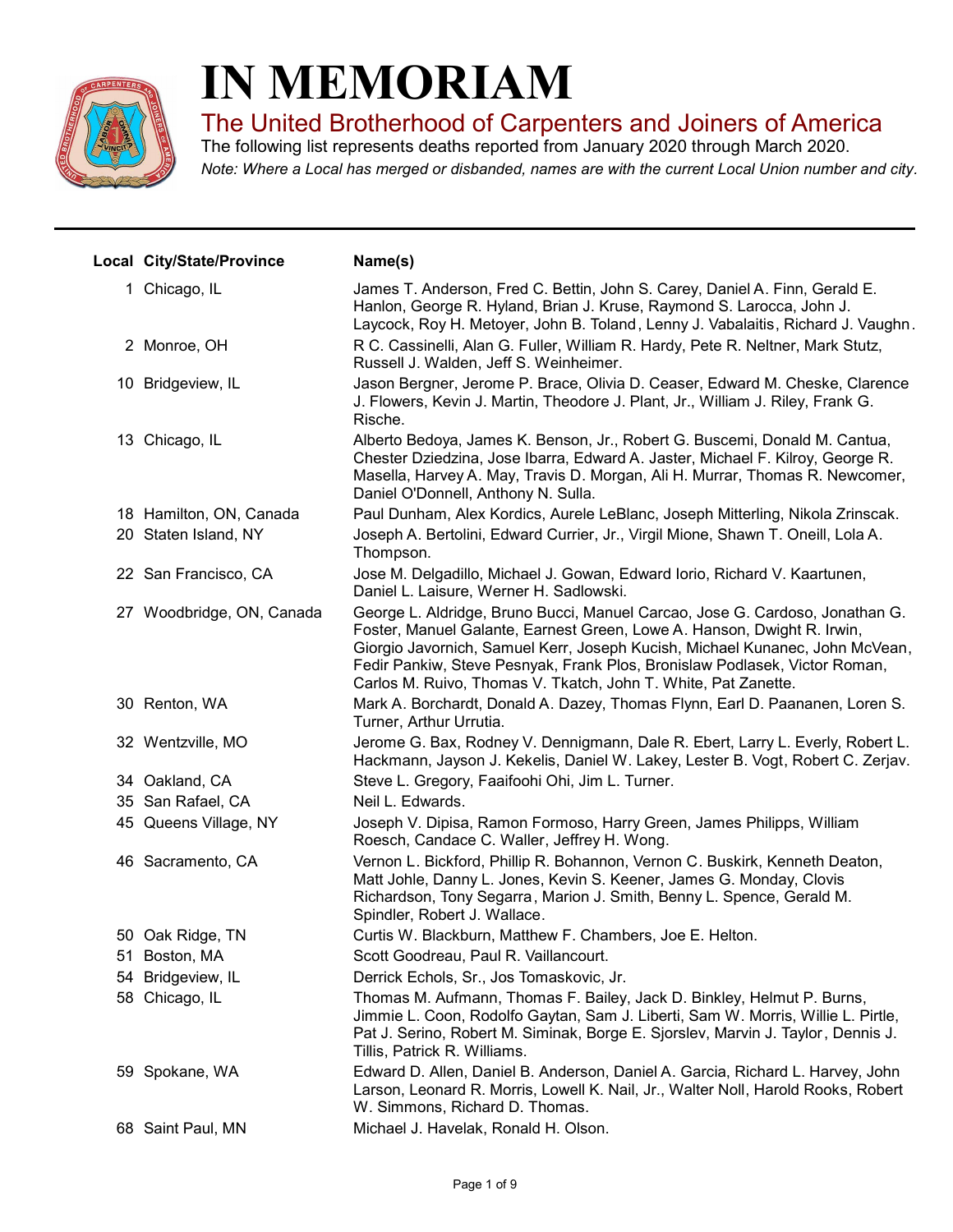| Local City/State/Province    | Name(s)                                                                                                                                                                                                                                                                                                                                                                                                                                                                                                                                                                                                                                                                                                                                                                                                                                                                                                       |
|------------------------------|---------------------------------------------------------------------------------------------------------------------------------------------------------------------------------------------------------------------------------------------------------------------------------------------------------------------------------------------------------------------------------------------------------------------------------------------------------------------------------------------------------------------------------------------------------------------------------------------------------------------------------------------------------------------------------------------------------------------------------------------------------------------------------------------------------------------------------------------------------------------------------------------------------------|
| 70 Mount Vernon, WA          | Robert W. Borchgrevink, Pat T. McAdam, Helmut E. Prange.                                                                                                                                                                                                                                                                                                                                                                                                                                                                                                                                                                                                                                                                                                                                                                                                                                                      |
| 71 Fort Smith, AR            | Charles J. Brown.                                                                                                                                                                                                                                                                                                                                                                                                                                                                                                                                                                                                                                                                                                                                                                                                                                                                                             |
| 82 Great Falls, MT           | James A. Daley, Jay A. Murphy.                                                                                                                                                                                                                                                                                                                                                                                                                                                                                                                                                                                                                                                                                                                                                                                                                                                                                |
| 83 Lwr Sackville, NS, Canada | Raymond D. Christensen, Rick Fraser, Phillip A. MacEachern, Ronald J.<br>McIsaac, Donald O. Mosher, William W. Sharpe, Charles J. Thibault, Hanson T.<br>Webb.                                                                                                                                                                                                                                                                                                                                                                                                                                                                                                                                                                                                                                                                                                                                                |
| 92 St Louis, MO              | Ray E. Berkbigler, Marvin Richman, Robert A. Rolwes.                                                                                                                                                                                                                                                                                                                                                                                                                                                                                                                                                                                                                                                                                                                                                                                                                                                          |
| 93 Ottawa, ON, Canada        | Wilfred Chretien, Benito Daviero, Walter Dove, Roland Lauriol, Gerald A.<br>McBride, Timothy Rintoul, Gerard A. Saumure, Franz Stolle.                                                                                                                                                                                                                                                                                                                                                                                                                                                                                                                                                                                                                                                                                                                                                                        |
| 96 Kennewick, WA             | Robert R. Bauer.                                                                                                                                                                                                                                                                                                                                                                                                                                                                                                                                                                                                                                                                                                                                                                                                                                                                                              |
| 97 St Louis, MO              | Herman A. Donnelli, Gerald D. Durham, George H. Grateke, Charles W. Hagan,<br>David E. Ison, Gary W. Kujath, Bradley R. Laurent, Billy G. Smith, Lynn C.<br>Stemme, Joseph W. Turek, Tommy Vohsen, Terrell H. Young.                                                                                                                                                                                                                                                                                                                                                                                                                                                                                                                                                                                                                                                                                          |
| 100 Wayland, MI              | Jerome A. Hitsman, Sr., Gary C. Hudd, Sr., Steven G. Hyrns.                                                                                                                                                                                                                                                                                                                                                                                                                                                                                                                                                                                                                                                                                                                                                                                                                                                   |
| 102 Livermore, CA            | James V. Area, Michael G. Caldwell, Robert E. Woodruff, Sr.                                                                                                                                                                                                                                                                                                                                                                                                                                                                                                                                                                                                                                                                                                                                                                                                                                                   |
| 106 Altoona, IA              | Ray S. Stoeffler, Harold D. Woods.                                                                                                                                                                                                                                                                                                                                                                                                                                                                                                                                                                                                                                                                                                                                                                                                                                                                            |
| 110 St Joseph, MO            | Robert Pollard.                                                                                                                                                                                                                                                                                                                                                                                                                                                                                                                                                                                                                                                                                                                                                                                                                                                                                               |
| 129 Lacey, WA                | Orvel M. Anderson, James E. Berglund, Ules G. Foreman, Charles E. Jennings,<br>Chas D. McGinnis, Willis E. Thrall.                                                                                                                                                                                                                                                                                                                                                                                                                                                                                                                                                                                                                                                                                                                                                                                            |
| 133 Terre Haute, IN          | Bernard Wahl.                                                                                                                                                                                                                                                                                                                                                                                                                                                                                                                                                                                                                                                                                                                                                                                                                                                                                                 |
| 134 Anjou, QC, Canada        | Izmael Iwanow, Arnaud Jaworski-paradis, Vladimir Klotchkov.                                                                                                                                                                                                                                                                                                                                                                                                                                                                                                                                                                                                                                                                                                                                                                                                                                                   |
| 136 Monroe, OH               | Steve McGuire, Brian D. Sanders, Charles E. Whitt.                                                                                                                                                                                                                                                                                                                                                                                                                                                                                                                                                                                                                                                                                                                                                                                                                                                            |
| 146 Oregon City, OR          | Jacob E. Thatcher.                                                                                                                                                                                                                                                                                                                                                                                                                                                                                                                                                                                                                                                                                                                                                                                                                                                                                            |
| 152 Martinez, CA             | Giovanni Balistreri, Darrel R. Bates, Raymond G. Belec, Albert H. Biel, Byrl C.<br>Bowerman, Sidney A. Burrows, Leonard J. D'Agostino, Kenneth O. Elston, Robert<br>A. Lea, Hal D. Phillips, Bernard J. Reinig, Kenneth A. Rossoni, John H. Russell,<br>Raymond J. Scott, Cesar A. Vargas.                                                                                                                                                                                                                                                                                                                                                                                                                                                                                                                                                                                                                    |
| 157 New York, NY             | Paul Abruzzi, Edw J. Arguelles, Julio A. Aspiazu, James M. Bartlett, Lawrence P.<br>Brown, James Byrne, Sunny Cohen, Frank D'Angelo, Mark Diefenthaler, Karl<br>Dinkel, Gaspare Ficarrotta, Robert Fitzgibbon, Peter T. Flynn, Francis Gavin,<br>Andrew Gay, Patrick Glynn, Werner Goedeker, Ivan Grgas, Thomas A.<br>Hanrahan, Gus Harak, John Hartnett, Hewlett Jarvis, Ralph O. Johnson, Jr.,<br>Alfred B. Joseph, Jos A. Leblanc, Jr., Rudolph Legendre, Bertrand E. Lindsey,<br>John Loney, Richard J. Maggio, Lucio Martins, Carmine Mattia, Dani Miletic,<br>Thomas Moriarty, Robert Nichols, Victor Olah, Ralph Partington, Gregorio Pena,<br>Elio Persich, Scott S. Phillips, James M. Rallis, N C. Roeckell, Giuseppe Rossi,<br>Basilio Saya, Frank Schiro, Joseph Scotignello, Domenick Stanich, Philip<br>Tomsen, Anthony G. Verra, Athlyn E. Williams, George Yerzikewich, Roderick A.<br>Young. |
| 158 Philadelphia, PA         | Raymond Armellini, George E. Bantel, Richard R. Bolinger, Richard J. Dzugan,<br>Stanley C. Feltz, Anthony Leuzzi, Samuel Malandra, Dennis Muckel, Henry J.<br>Munz, Nicholas Pierno, Kim F. Smith, Emil R. Steffen.                                                                                                                                                                                                                                                                                                                                                                                                                                                                                                                                                                                                                                                                                           |
| 161 Kenosha, WI              | Jason R. Zinzow.                                                                                                                                                                                                                                                                                                                                                                                                                                                                                                                                                                                                                                                                                                                                                                                                                                                                                              |
| 164 Philadelphia, PA         | William J. Casey, Joseph A. Durkin, Christopher N. Trotta.                                                                                                                                                                                                                                                                                                                                                                                                                                                                                                                                                                                                                                                                                                                                                                                                                                                    |
| 167 Allentown, PA            | Robert E. Brandt, Harry Buckner, John Depalma, Dennis J. DiSantis, Stanley J.<br>Drabic, Frank L. Durand, Jr., John R. Esbenshade, Merle Harner, Clyde R.<br>Harwick, Robert H. Knoebel, David B. Meyers, Richard S. Miltenberger, Robert G.<br>Morris, Mervin W. Peters, Scott K. Rader, Sr., Kenneth S. Serfass.                                                                                                                                                                                                                                                                                                                                                                                                                                                                                                                                                                                            |
| 171 Youngstown, OH           | Paul H. Baker, Charles Damore, Dana E. Fisher, Charles A. Hedl, James M.<br>Huston, Nick G. Jeswald, Paul R. Lowers, E Malvestuto, Joseph F. Petrich,<br>James J. Talley.                                                                                                                                                                                                                                                                                                                                                                                                                                                                                                                                                                                                                                                                                                                                     |
| 174 Joliet, IL               | Anton F. Bosonetta, James Dodson, Glenn D. Ellena, Richard Hotuyec, Richard<br>McCutchan, Paul A. Meyers, Mark Mikuska, W O. Nelson, Jr., George J. Platt,<br>Sr., Nick Schuetz.                                                                                                                                                                                                                                                                                                                                                                                                                                                                                                                                                                                                                                                                                                                              |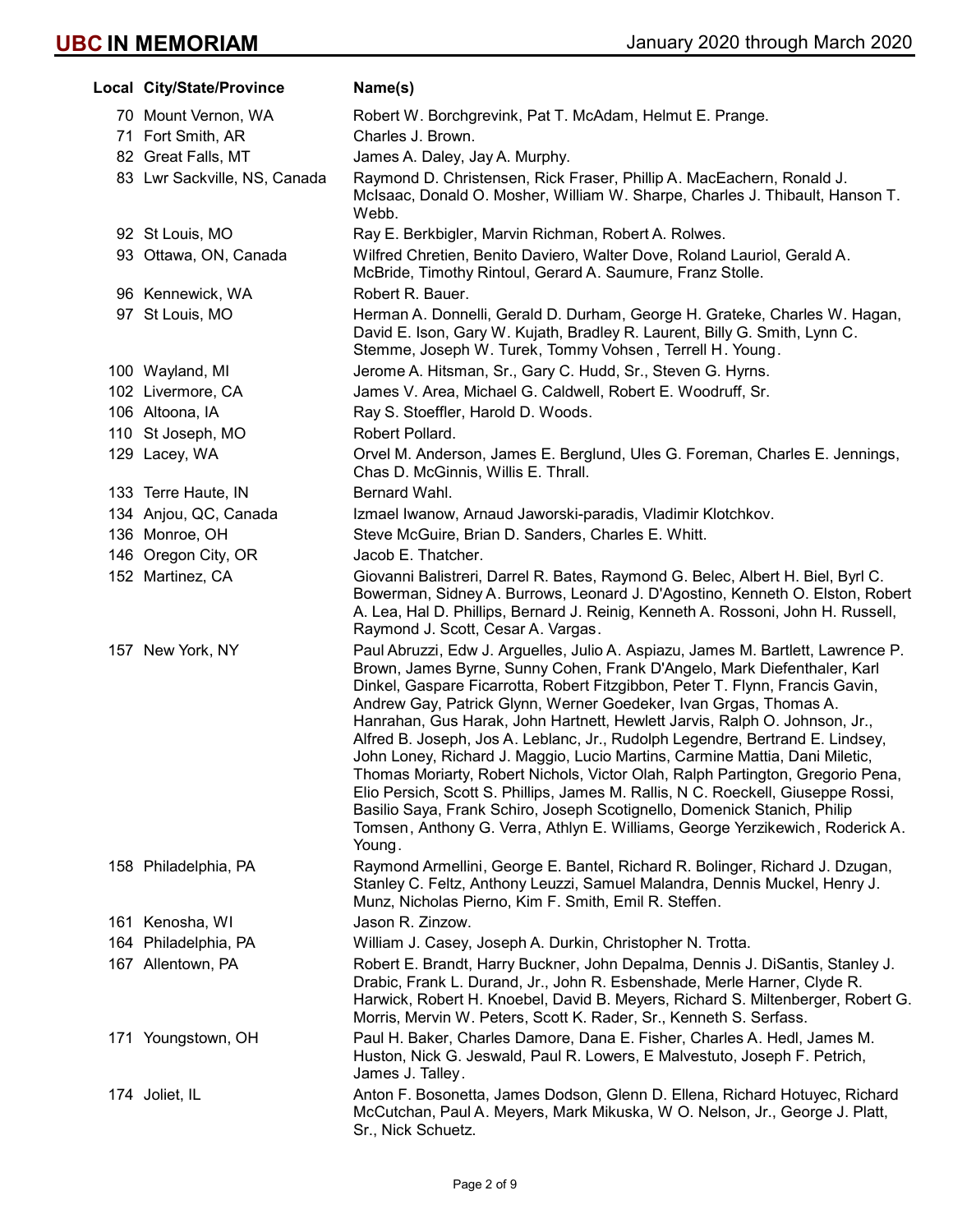| Local City/State/Province | Name(s)                                                                                                                                                                                                                                                                                                                                                                                                                        |
|---------------------------|--------------------------------------------------------------------------------------------------------------------------------------------------------------------------------------------------------------------------------------------------------------------------------------------------------------------------------------------------------------------------------------------------------------------------------|
| 175 Louisville, KY        | James E. Curts.                                                                                                                                                                                                                                                                                                                                                                                                                |
| 180 Vallejo, CA           | Gerald A. Turner, Nick D. Vassos.                                                                                                                                                                                                                                                                                                                                                                                              |
| 196 Fife, WA              | Ryan A. Berg, Jode De Klerk, Floyd G. Squires, Jr.                                                                                                                                                                                                                                                                                                                                                                             |
| 197 Upper Marlboro, MD    | Ernest G. Brown, Preston S. Glass, Jr., Merker B. Hammersla, Richard T. Peix,<br>Robert L. Rawlings, Raul A. Sandoval, Dayle L. Schell, Jr., Ronald E. Wishard.                                                                                                                                                                                                                                                                |
| 200 Columbus, OH          | Terry D. Browning, Russell N. Conrad, Roy E. Hibbler, Jr., Bruce A. Hissong, Leif<br>E. Kloogh, Clyde Manning, Jr., Robert E. Pierce, George L. Snyder.                                                                                                                                                                                                                                                                        |
| 201 Wichita, KS           | Jerry W. Edson, Ray D. Swenson.                                                                                                                                                                                                                                                                                                                                                                                                |
| 202 Grayling, MI          | Kenneth J. Brabender, Olaf R. Hotvedt, Jr., Larry J. Wichlacz.                                                                                                                                                                                                                                                                                                                                                                 |
| 205 Ashland, VA           | Charles A. McBride, Lester D. Sprinkel.                                                                                                                                                                                                                                                                                                                                                                                        |
| 212 New York, NY          | Kenneth V. Reisig.                                                                                                                                                                                                                                                                                                                                                                                                             |
| 213 Monterey Park, CA     | Edgar J. Boucree, Richard D. Ellison, James C. Graham, Freddy N. Hayes,<br>Patrick J. Murphy.                                                                                                                                                                                                                                                                                                                                  |
| 215 Lafayette, IN         | Thomas Breimhorst, Jack L. Curry.                                                                                                                                                                                                                                                                                                                                                                                              |
| 217 Foster City, CA       | Gino Fanucchi, Jeff S. Gleeson, Ronald P. Mork, Paul J. Perry, George A.<br>Solimine, Valente L. Tagliafico.                                                                                                                                                                                                                                                                                                                   |
| 219 Wilmington, DE        | Nunzio J. Bianco, Henry Hanselman.                                                                                                                                                                                                                                                                                                                                                                                             |
| 223 Nashville, TN         | Dale N. Stewart.                                                                                                                                                                                                                                                                                                                                                                                                               |
| 224 Newburgh, IN          | Quinton D. Aldridge, Gilmore R. Bokelman, Malcolm E. East, Jr.                                                                                                                                                                                                                                                                                                                                                                 |
| 232 Fort Wayne, IN        | Richard A. Johnson, Timothy R. Kleinhans, Earl R. Watson, Lloyd Whitaker.                                                                                                                                                                                                                                                                                                                                                      |
| 237 East Peoria, IL       | Michael F. Leonard, Henry C. Nelson.                                                                                                                                                                                                                                                                                                                                                                                           |
| 243 Champaign, IL         | Minnie B. Johnson, Richard L. Johnson, Thomas M. McKeighen, Larry D. Mollett,<br>Jason L. Sheets, Robert T. Weeks.                                                                                                                                                                                                                                                                                                             |
| 249 Kingston, ON, Canada  | Jose J. Cordeiro.                                                                                                                                                                                                                                                                                                                                                                                                              |
| 250 Lakemoor, IL          | Paul W. Atwood, Robert R. Bilger, John F. Birren, Carlyle R. Braden, Albert L.<br>Brean, Roland N. Damsch, Michael L. Fields, William R. Flament, Gilbert Garcia,<br>Jose M. Gonzalez, Steven Hawley, Timothy V. Keough, Richard Konieczski,<br>Jacob Kruizenga, Leonard T. Lambert, Robert E. Low, Paul J. Schneider.                                                                                                         |
| 251 Edison, NJ            | Dominic Calianno, Carl A. Rittmeyer, Jr., Wayne R. Willis.                                                                                                                                                                                                                                                                                                                                                                     |
| 252 Philadelphia, PA      | Robert Ayala, Jacob J. Baier, Richard R. Ball, Edward Delaney, Antonio Fusaro,<br>William A. Yeager.                                                                                                                                                                                                                                                                                                                           |
| 253 Hackensack, NJ        | Lawrence Albanese, Stanley Anderson, Raymond P. Bauer, Richard A. Gaugler,<br>Sr., Harold J. Gonzales, Eugene W. Hubbard, Jr., Henry Krey, Walter C. Krupa,<br>Foster W. Lewis, David J. Lydecker, Lawrence R. Michel, Carmen C. Miuccio,<br>Leonard L. Montanaro, Robert A. Oravetz, Peter J. Palatini, Richard A. Payne,<br>Stanley J. Ruzycki, Sr., Robert M. Scalo, Roger A. Small, Chester Tekieniewski,<br>Gerald Woods. |
| 254 Edison, NJ            | John R. Binder, Robert Charzewski, Kenneth G. Ladd, John A. Leddie, Paul A.<br>Murray, Edwin Trent, John P. Weaver, Jr.                                                                                                                                                                                                                                                                                                        |
| 255 Hammonton, NJ         | Francis X. Boyd, Philip F. Brown, William T. Case, Jr., James A. Dougher,<br>Christopher J. Jernegan, Martin Kammann, Leon F. Kelly, Walter R. Kienzle,<br>John J. Lennon, Sr., Leon B. Maldonado, Juri L. Muller, Calvin Pierce, Jr., Ernest<br>E. Schanck, Louis J. Sordini, Peter Wienkowitz, Frank S. Yasack.                                                                                                              |
| 264 Pewaukee, WI          | Albert L. Ardellini, Wayne C. Aschauer, Donald R. Conrad, Thomas J.<br>Kescenovitz, William H. Meister, Joseph S. Sanfilippo, James E. Sims.                                                                                                                                                                                                                                                                                   |
| 270 Springfield, IL       | Michael D. Layton, John W. Smith.                                                                                                                                                                                                                                                                                                                                                                                              |
| 271 Eugene, OR            | Steve M. Brockett, Dean Janssen.                                                                                                                                                                                                                                                                                                                                                                                               |
| 272 Chicago Heights, IL   | Jesus Arellano, Ture Candell, William R. Cook, Tony Delcotto, Robert A. Kilbourn,<br>John W. Terhaar.                                                                                                                                                                                                                                                                                                                          |
| 276 Cheektowaga, NY       | Edward L. Adamczyk, Ronald E. Ast, Robert H. Auger, Gordon J. Bolton,<br>Sherman G. Falk, Gerald Grimaldi, Dominic F. Luna, Brian P. Mills, Gary W.<br>Nephew, Ronald G. Pettengill, Henry J. Rudy, Robert A. Setlock, Jr., Donald W.<br>Sporney, David W. Stevens, Harold M. Wagner, Leroy C. White.                                                                                                                          |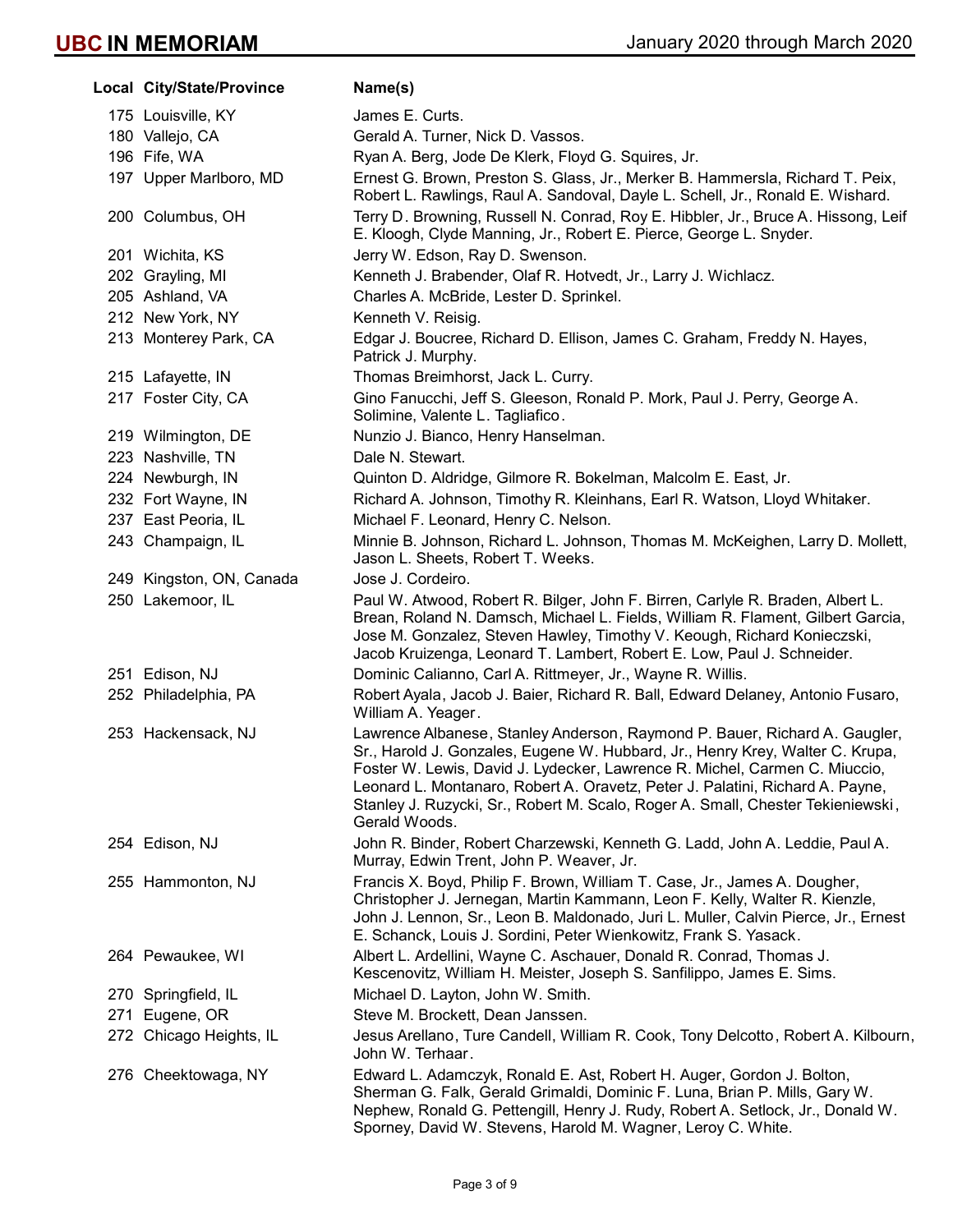| Local City/State/Province | Name(s)                                                                                                                                                                                                                                                                                                       |
|---------------------------|---------------------------------------------------------------------------------------------------------------------------------------------------------------------------------------------------------------------------------------------------------------------------------------------------------------|
| 277 Binghamton, NY        | Richard J. Douglas, James M. Hourihan, Clarence L. Masle, Jeffrey L. Rice, Allen<br>W. Vanpatten.                                                                                                                                                                                                             |
| 279 Hopewell Junction, NY | Lawrence F. Albohn, Robert D. Beebe, Walter R. Cameron, Edmund A. Carvalho,<br>Rudolph C. Coby, John M. Devido, Eetu M. Heino, John J. Keating, Arthur<br>Lachapelle, Nicholas J. Miele, Douglas D. Palmer, Gary A. Phillips, William Rosa,<br>Arnold J. Scott, Calvin Tomlins.                               |
| 283 Augusta, GA           | Theodore Aiken, Dan C. Campbell, Gloria L. Crittenden, Clark O. Gallegos,<br>Charlie H. Oglesby, Carl K. Pittman, David M. Shumake, Johnny L. Weintraub.                                                                                                                                                      |
| 285 North Canton, OH      | Kenneth N. Day, James D. Huff, Gary B. Johnson, Paul M. Lemley, Jr., John D.<br>McDermott, Raymond D. Passauer, Wm E. Richardson, Mose L. Ricketson,<br>Chas K. Schindler, Richard L. Snyder, Thomas D. Stilgenbauer.                                                                                         |
| 290 Hauppauge, NY         | John Ahrens, Michael Buhay, Lawrence R. Clark, Edmund B. Doxey, Salvatore R.<br>Ganci, Jr., John S. Korynsel, Frank J. Luciano, Lott M. O'Halloran, Andrew F.<br>Richman, Larry H. Ronsiek, Dewey M. Rose, Anthony Savio, Henry Schandel,<br>Rogerio P. Silva, Michael C. Widener.                            |
| 291 Albany, NY            | Greyson L. Ciganer.                                                                                                                                                                                                                                                                                           |
| 301 Indianapolis, IN      | Earl L. Arnold, George O. Gilliland, Dustin R. King, William Maclean, Joe R.<br>Walton.                                                                                                                                                                                                                       |
| 308 Cedar Rapids, IA      | Austin M. Nelson.                                                                                                                                                                                                                                                                                             |
| 310 Rothschild, WI        | Robert F. Becker, Vladislov J. Legner.                                                                                                                                                                                                                                                                        |
| 314 Madison, WI           | Emmett T. Apel, James G. Haas, Lloyd C. Johnsen, Willie Langrud, Alyn W.<br>Lausch, Sean A. Miller, Eugene W. Ramsey, Roy E. Stowers.                                                                                                                                                                         |
| 315 Kansas City, MO       | Joseph C. Circello, Joseph S. Crispin, E E. Grandstaff, Jr., Earl W. Gunter, Wm<br>H. Hale, Robert I. Lasswell, John L. Leffert, David V. Lovell, Gary H. Plummer,<br>Frank L. Webb.                                                                                                                          |
| 318 Pelham, AL            | Phillip H. Baker, Rhonie G. Johnson.                                                                                                                                                                                                                                                                          |
| 322 Saint Paul, MN        | John C. Bellin, Marvin A. Born, Romaine G. Buhl, Robert P. Ducharme, Jeffrey T.<br>Fazendin, Eugene A. Fink, Joel Johnson, Jr., Richard A. Johnson, Emil E. Knish,<br>III, Theodore M. Lyons, Joel J. Ofstie, Donald D. Robinette, Clifford Rosengren,<br>Harold E. Sonnek, Sr., Lawrence W. Werner.          |
| 326 Yalesville, CT        | Richard T. Barber, Joseph R. Bourgoin, Louis M. Coronella, Richard J. Dupont,<br>Kaivon Glover, Vincent J. Greto, Dudley A. Harrison, Raymond J. Kmietek,<br>Manivald Kurisoo, Irving Mones, Vincent Pelliccione, Timothy Rinaldi, Raymond<br>Schuberth, James Staunton, Silvio Vignuolo, George L. Violette. |
| 327 Dorchester, MA        | Brian W. Croft, Frederick B. Eaton, Jr., Frank J. Luppino, Ronald J. Szettella,<br>Robert Young, Jr.                                                                                                                                                                                                          |
| 328 Cambridge, MA         | Aurena Bolduc, Raymond E. Callaway, Thomas S. Chessia, Emanuele Digrande,<br>Richard C. Dube, John V. Graziano, Edward A. Medugno, Antwan Robinson, Tor<br>Sather, Darren Zwicker.                                                                                                                            |
| 329 Oklahoma City, OK     | Bill W. Melton, Emil M. Vorel.                                                                                                                                                                                                                                                                                |
| 330 Warwick, RI           | Alessandro V. Caputo, Gerald T. Carpenter, Gil S. Cruz, Edward J. Gemma,<br>Samuel S. Haberek, John F. Kneeland, James E. Maher, Vincent D. Mattera,<br>Ryan Rheaume, George Schwenk.                                                                                                                         |
| 336 Worcester, MA         | Sean F. Burke, John A. Gancarz, Donald L. Houghton, Stanley Macpherson,<br>Ralph H. Moshimer, Paul J. Savastano.                                                                                                                                                                                              |
| 339 Wilmington, MA        | Joshua Belanger, Joseph Bellabona, Henry J. Boudreau, David G. Chapman,<br>William H. Dash, Stephen M. Getchell, David K. Houston, Brian C. Lawless,<br>Robert B. Macleod, Michael N. Morrison, Thomas E. Murphy, Richard E. Noyes.                                                                           |
| 343 Winnipeg, MB, Canada  | Marc W. Chevrier, Emanuel V. Sebastiao.                                                                                                                                                                                                                                                                       |
| 344 Pewaukee, WI          | Charles H. Boelkow, Sidney J. Hayek, Michael D. Loncar, Raymond A. Schmid.                                                                                                                                                                                                                                    |
| 346 Randolph, MA          | Carroll L. Conrad, Dennis W. Kasper, Hosea F. Maxim, Jr., Frederick A.<br>Peterson, Robert B. Reynolds, Joseph P. Tobin.                                                                                                                                                                                      |
| 349 Portland, ME          | Benjamin E. Hanson, Herbert T. Hudson.                                                                                                                                                                                                                                                                        |
| 351 Rossford, OH          | W J. Heidebrink, John L. Hornyak, Thomas P. Killen, Charles H. Tanier.                                                                                                                                                                                                                                        |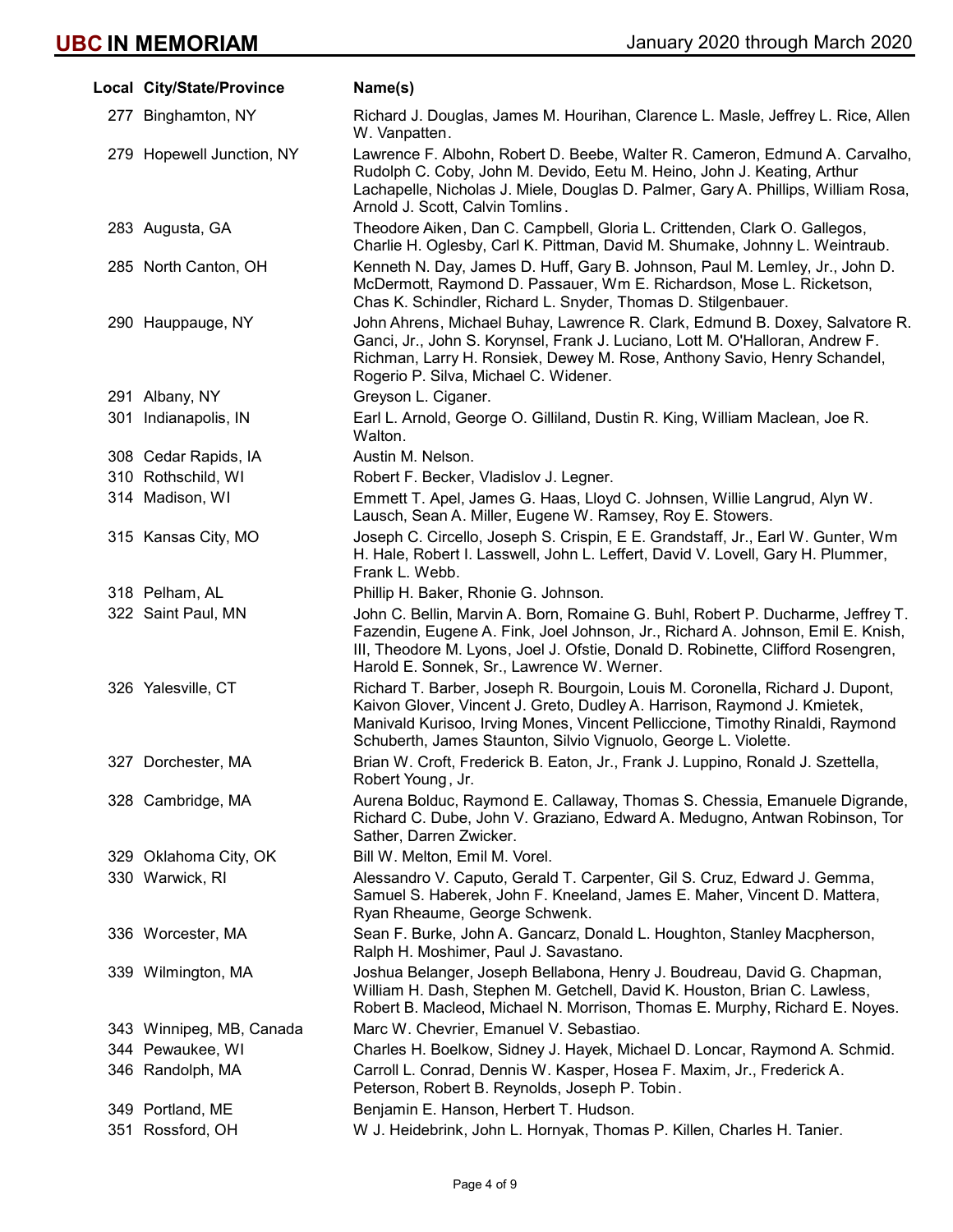|     | Local City/State/Province | Name(s)                                                                                                                                                                                                                                                                                                                                                                                                                                                                                                              |
|-----|---------------------------|----------------------------------------------------------------------------------------------------------------------------------------------------------------------------------------------------------------------------------------------------------------------------------------------------------------------------------------------------------------------------------------------------------------------------------------------------------------------------------------------------------------------|
|     | 352 Manchester, NH        | Donald A. Brown, Lewis M. McNeil, Erik W. Rand.                                                                                                                                                                                                                                                                                                                                                                                                                                                                      |
|     | 372 Lima, OH              | Lee G. Kesler, Morris Leffel.                                                                                                                                                                                                                                                                                                                                                                                                                                                                                        |
|     | 373 Cleveland, OH         | Joseph J. Artino, Eric F. Matisak, Brian D. Raico, Wesley F. Reese.                                                                                                                                                                                                                                                                                                                                                                                                                                                  |
|     | 380 Anjou, QC, Canada     | Andre Therien.                                                                                                                                                                                                                                                                                                                                                                                                                                                                                                       |
|     | 397 Port Hope, ON, Canada | Kevin H. Adams, Ken McLean.                                                                                                                                                                                                                                                                                                                                                                                                                                                                                          |
|     | 405 San Jose, CA          | Donald R. Boyd, E P. Bradshaw, Wayne W. Bundy, Bobby J. Conley, Rodman K.<br>Fitsemons, Morton H. Gibbons, Jr., Ancie G. Griffin, Robert C. Holley, Jesse<br>Hurtado, Herschell D. Landon, Jess J. Ledesma, Craig D. Maggi, James W.<br>Martin, Dennis R. Matasci, Raymond Matthews, Mike J. Rauschnot, Robert G.<br>Rogness, Leo E. Scherschel, Dennis W. Sudano, Serveriano M. Trujillo,<br>Guillermo C. Uribe, Frank A. Vargas, Larry J. Worley.                                                                  |
|     | 413 South Bend, IN        | Jonathan L. Herczeg, Robert L. Kyle.                                                                                                                                                                                                                                                                                                                                                                                                                                                                                 |
|     | 420 Sheakleyville, PA     | Harold L. Hocanson, John R. Komar, Donald C. Stolz, John Tedesco.                                                                                                                                                                                                                                                                                                                                                                                                                                                    |
|     | 423 Duncansville, PA      | Samuel F. Baker, James C. Burkhouse, Elmer H. Hoopengardner, Frank A. Kruk,<br>Alan E. Leister, Rufus J. Lewis, John R. Miller, Stanley J. Tomaszewski.                                                                                                                                                                                                                                                                                                                                                              |
|     | 429 Arlington, TX         | Lewis B. Atterbury.                                                                                                                                                                                                                                                                                                                                                                                                                                                                                                  |
|     | 431 Lebanon, PA           | Charles M. Blouch, George A. Guiles, Larry L. Hetrick, Donald A. Mahoney, Alfred<br>E. Segraves, Albert P. Silva, George H. Stump, Thomas L. Walas, Norman C.<br>Zimmerman.                                                                                                                                                                                                                                                                                                                                          |
|     | 432 Pittsburgh, PA        | Edward Balog, Richard D. Barbour, Michael L. Betts, William M. Binns, Jr., John<br>P. Carmen, Joseph Hareza, Jas A. Hengelsberg, William J. Homberg, Bradford J.<br>Houser, Paul Juran, Charles P. Lally, Vincent J. McCloskey, Jr., Cyrus M.<br>Meyers, Stephen J. Novak, William Petrakis, Patrick R. Picard, Raymond J.<br>Roskos, Walter R. Roth, Andrew J. Semanchek, Mark D. Troy, John M. Valdiserri,<br>Mark J. Zollner.                                                                                     |
|     | 435 Cleveland, OH         | Larry E. Brzyscz, Fred W. Cornish, Francis J. Dewaele, Jr., Carl E. Dietz, Victor<br>Digeronimo, Uno L. Ekstrand, Lawrence Fetcenko, Scott Flick, William Geer,<br>Harold J. Holmberg, Robert L. Kelley, Herbert A. Kolman, Gregg M. Kozlowski,<br>Joseph L. Lemmeier, Robert E. Long, II, Philip Neshkin, Leonard L. Parker,<br>Steven W. Poorman, Gerald F. Powell, Donald G. Reynolds, John Rudin, Bernard<br>Schraegle, Pete Scimone, Walter S. Smith, Mario T. Stazzone, Jerry A. Tenney,<br>John L. Vecchione. |
|     | 436 Bridgeport, WV        | Waldo F. Allen, Kim H. Anderson, Gordon R. Myers.                                                                                                                                                                                                                                                                                                                                                                                                                                                                    |
|     | 437 Portsmouth, OH        | Jeff A. Gullett.                                                                                                                                                                                                                                                                                                                                                                                                                                                                                                     |
|     | 439 Bridgeport, WV        | Bobby J. Chapman, James F. Fraley, Jr., Rolland C. Gibbs, Lloyd E. Roach, Sr.,<br>Robert F. Rowe, Jerry D. Strickland, Paul E. Wymer.                                                                                                                                                                                                                                                                                                                                                                                |
|     | 441 Pittsburgh, PA        | Richard F. Costello, Chas W. Johnson, Sr., Richard E. Lee, John E. Martin, Albert<br>L. Mayo, Joseph W. Peck, Welton R. Spence.                                                                                                                                                                                                                                                                                                                                                                                      |
|     | 443 Pittsburgh, PA        | Ronald E. Tasker, Lakeith R. Walker.                                                                                                                                                                                                                                                                                                                                                                                                                                                                                 |
|     | 445 Scranton, PA          | Lloyd G. Deno, Robert M. Guimento, Robert D. Mayhue, Felix Tencza, Jr.                                                                                                                                                                                                                                                                                                                                                                                                                                               |
|     | 472 Grayson, KY           | Delmar Gilliam, Delos Push, Carl W. Walker.                                                                                                                                                                                                                                                                                                                                                                                                                                                                          |
| 491 | Baltimore, MD             | Robert T. Briscoe.                                                                                                                                                                                                                                                                                                                                                                                                                                                                                                   |
|     | 505 Aptos, CA             | Mike G. Swanson, Robert P. Whelan.                                                                                                                                                                                                                                                                                                                                                                                                                                                                                   |
|     | 525 Wayland, MI           | Ralph G. Boodt, Max A. Gay, Wesley C. Sonicksen.                                                                                                                                                                                                                                                                                                                                                                                                                                                                     |
|     | 527 Nanaimo, BC, Canada   | Danny J. McPherson.                                                                                                                                                                                                                                                                                                                                                                                                                                                                                                  |
|     | 548 St. Paul, MN          | Roger B. Butler, Erick M. Magnusen, James D. Milton, Thomas R. Nevin.                                                                                                                                                                                                                                                                                                                                                                                                                                                |
|     | 551 Pasadena, TX          | Claud C. Burnett, Kato Mitchell, Jr., Noah W. Simpson, Byron B. Stout, Riley B.<br>Wade, Richard C. Yarbrough.                                                                                                                                                                                                                                                                                                                                                                                                       |
|     | 562 Long Beach, CA        | Armel C. Arseneau, John Cardozo, Henry Cerda, Salvador B. Contreras,<br>Laurence Frutos, James L. Prothero, Carlos A. Sanchez.                                                                                                                                                                                                                                                                                                                                                                                       |
|     | 579 Paradise, NL, Canada  | Louis A. Collier, Gonzo Gillingham, John T. Leonard, Arthur P. O'Neill, Jr., Melvin<br>A. Sharpe, Ronald M. Waddleton.                                                                                                                                                                                                                                                                                                                                                                                               |
|     | 587 Sioux Falls, SD       | Travis D. Walter.                                                                                                                                                                                                                                                                                                                                                                                                                                                                                                    |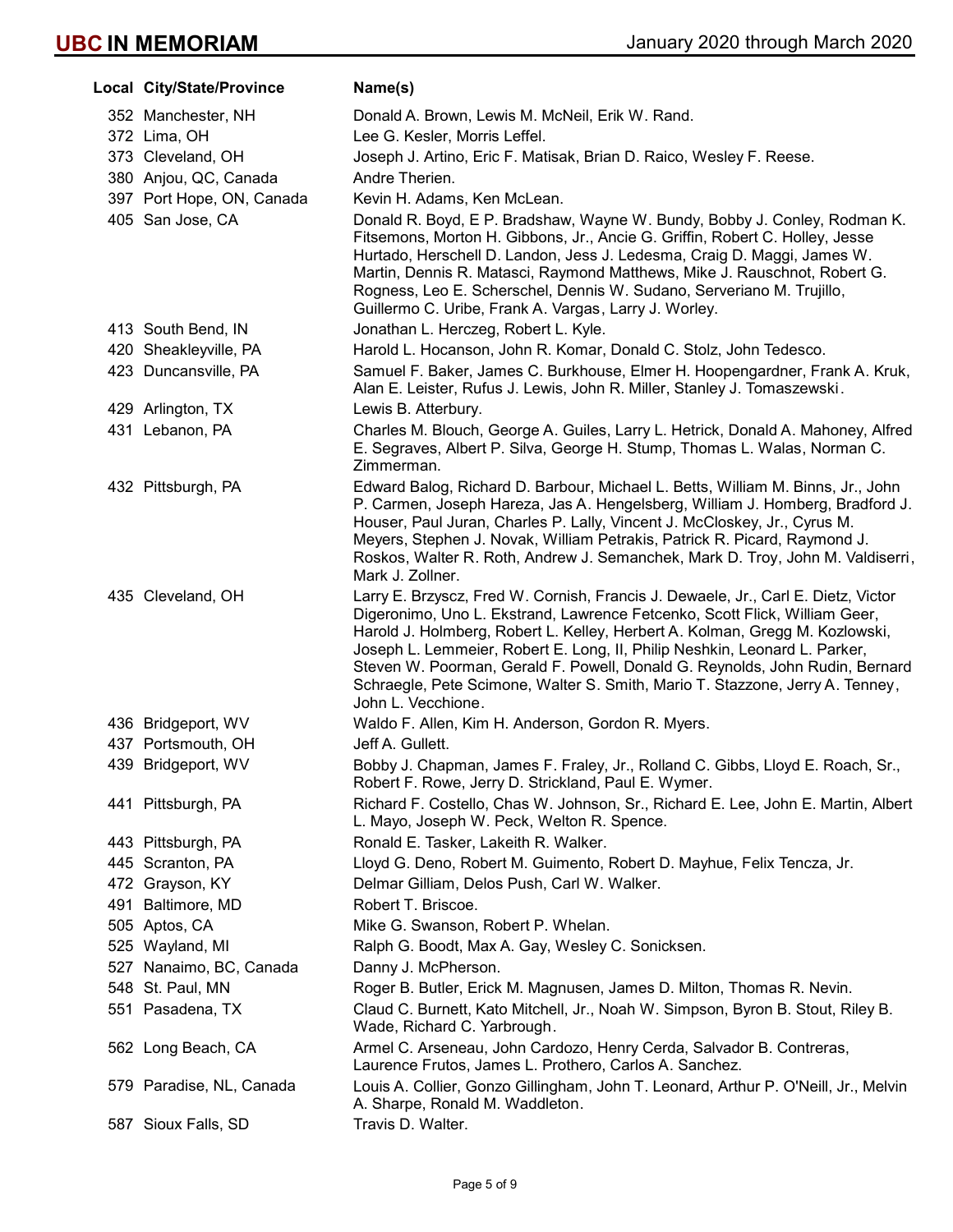| Local City/State/Province  | Name(s)                                                                                                                                                                                                                                                                                                                                                                                                                                                                                                                                                                                                                                                                                                                                                                                                                                                                                                                                                                                                                                                                                             |
|----------------------------|-----------------------------------------------------------------------------------------------------------------------------------------------------------------------------------------------------------------------------------------------------------------------------------------------------------------------------------------------------------------------------------------------------------------------------------------------------------------------------------------------------------------------------------------------------------------------------------------------------------------------------------------------------------------------------------------------------------------------------------------------------------------------------------------------------------------------------------------------------------------------------------------------------------------------------------------------------------------------------------------------------------------------------------------------------------------------------------------------------|
| 599 Griffith, IN           | Paul Hornak, Christopher M. Nielsen.                                                                                                                                                                                                                                                                                                                                                                                                                                                                                                                                                                                                                                                                                                                                                                                                                                                                                                                                                                                                                                                                |
| 605 Marina, CA             | Hervey M. Delarosa, Glenn E. Neal, Emmett L. Spencer.                                                                                                                                                                                                                                                                                                                                                                                                                                                                                                                                                                                                                                                                                                                                                                                                                                                                                                                                                                                                                                               |
| 615 Kokomo, IN             | John C. Doran, Leslie J. Kistler.                                                                                                                                                                                                                                                                                                                                                                                                                                                                                                                                                                                                                                                                                                                                                                                                                                                                                                                                                                                                                                                                   |
| 619 San Diego, CA          | John R. Rack.                                                                                                                                                                                                                                                                                                                                                                                                                                                                                                                                                                                                                                                                                                                                                                                                                                                                                                                                                                                                                                                                                       |
| 634 Salem, IL              | William W. Line.                                                                                                                                                                                                                                                                                                                                                                                                                                                                                                                                                                                                                                                                                                                                                                                                                                                                                                                                                                                                                                                                                    |
| 638 Marion, IL             | P J. Perschbacher.                                                                                                                                                                                                                                                                                                                                                                                                                                                                                                                                                                                                                                                                                                                                                                                                                                                                                                                                                                                                                                                                                  |
| 661 Sylmar, CA             | Dominic D. Cimo, Vincent Cirrincione, Patrick J. Hogan, Donald E. Landon,<br>Guadalupe L. Leal.                                                                                                                                                                                                                                                                                                                                                                                                                                                                                                                                                                                                                                                                                                                                                                                                                                                                                                                                                                                                     |
| 662 Freeburg, IL           | Kenneth D. Brehm, Clarence Hall, Jr., Geo J. Kreher, Jr.                                                                                                                                                                                                                                                                                                                                                                                                                                                                                                                                                                                                                                                                                                                                                                                                                                                                                                                                                                                                                                            |
| 665 Amarillo, TX           | Michael J. Dudek, Jr., Jeremy G. Wood.                                                                                                                                                                                                                                                                                                                                                                                                                                                                                                                                                                                                                                                                                                                                                                                                                                                                                                                                                                                                                                                              |
| 675 Woodbridge, ON, Canada | Terry Alcott, Victor Araujo, Mike Arteaga, Joseph C. Barnett, Archie Coombs,<br>George Davis, Steve P. Garneau, Francois Lafontaine, Dwayne Mackenzie,<br>Tommaso Marchese, Jim McMaster, Fred Prochazka, Jason Zemitis.                                                                                                                                                                                                                                                                                                                                                                                                                                                                                                                                                                                                                                                                                                                                                                                                                                                                            |
| 678 Dubuque, IA            | David F. Engelken, Raymond C. Graham.                                                                                                                                                                                                                                                                                                                                                                                                                                                                                                                                                                                                                                                                                                                                                                                                                                                                                                                                                                                                                                                               |
| 684 Lewisburg, OH          | Kirby L. Houck.                                                                                                                                                                                                                                                                                                                                                                                                                                                                                                                                                                                                                                                                                                                                                                                                                                                                                                                                                                                                                                                                                     |
| 687 Warren, MI             | Wayne R. Bale, Mark A. Benbow, Sr., Peter J. Benedetti, Michael S. Berger,<br>Richard A. Berger, Paul J. Bolday, W E. Broadworth, Gail L. Cagle, Robert E.<br>Campbell, Kurt C. Carlos, Sr., Alfred B. Caroen, Richard D. Clark, Sr., Dennis R.<br>Delong, David G. Denomme, David O. Drallmeier, Donald L. Dugger, Dale L.<br>Engberg, Roderick D. Geist, Edward C. Gerber, William C. Gonyon, Steve A.<br>Gronda, George E. Hart, Arlen L. Hendrick, Alex Howell, Jr., Robert J. Ireland,<br>Stephan Kertesz, Dennis J. Kish, John Kudalski, Gerald Latimer, Walter Leclair,<br>Alex T. Lessie, Bernie J. Locklear, Christopher L. Moran, Patrick Oconnor,<br>Valance E. Oldford, Russell W. Ortwine, Jr., Richard Ostrand, John V. Paull,<br>Donald P. Pearson, Kenneth I. Porter, Jason A. Schultz, Edward P. Szczerba,<br>Warren E. Tank, Donald Thompson, Sharon P. Thorn, Frank Truchan, Jr.,<br>Thomas L. Vargo, Donald H. Ward, Ladanny D. Warmack, John H. Waters, David<br>B. Watson, James M. Wheeler, Joseph Wicher, James C. Wilson, Donald H.<br>Work, John W. Wrobel, Merle Zigler. |
| 690 Russellville, AR       | Robert H. Roberts.                                                                                                                                                                                                                                                                                                                                                                                                                                                                                                                                                                                                                                                                                                                                                                                                                                                                                                                                                                                                                                                                                  |
| 701 Fresno, CA             | Kevin M. Lund, Pascual Rubio, Lee R. Willems.                                                                                                                                                                                                                                                                                                                                                                                                                                                                                                                                                                                                                                                                                                                                                                                                                                                                                                                                                                                                                                                       |
| 702 Jacksonville, FL       | James W. Fowler, Rogelio Ocasio-Martinez.                                                                                                                                                                                                                                                                                                                                                                                                                                                                                                                                                                                                                                                                                                                                                                                                                                                                                                                                                                                                                                                           |
| 706 Saginaw, MI            | Edward L. Coleman, Leonard B. Ewers, Edward A. Leddy, J J. Neuerburg, III,<br>Gerald W. Neumann.                                                                                                                                                                                                                                                                                                                                                                                                                                                                                                                                                                                                                                                                                                                                                                                                                                                                                                                                                                                                    |
| 713 Hayward, CA            | Robert J. Bode, Warren O. Conrad, Kevin W. Franklin, Eric P. Goldgruber, Carl<br>Lairson, David Manzo, Robert O. Metcalf, Gabriel Montero, Richard A. O'Leary,<br>Cesar Rodriguez, Brett J. Rollins, William C. Shields, Stanley E. Thompson,<br>Weldon C. Whitford, Frank Williams, III.                                                                                                                                                                                                                                                                                                                                                                                                                                                                                                                                                                                                                                                                                                                                                                                                           |
| 714 Buena Park, CA         | Nerry J. Bourque, II, Herman P. Chenier, Otto H. Ewell, Edward J. Koryta, Jr.,<br>Michael J. McAllister, Jr., Robert J. Reynolds, Donald G. Robinson.                                                                                                                                                                                                                                                                                                                                                                                                                                                                                                                                                                                                                                                                                                                                                                                                                                                                                                                                               |
| 715 Cranford, NJ           | Raymond C. Dowd.                                                                                                                                                                                                                                                                                                                                                                                                                                                                                                                                                                                                                                                                                                                                                                                                                                                                                                                                                                                                                                                                                    |
| 716 St Louis, MO           | Kenneth R. Charboneau, Dennis S. Lee, Ralph E. Starck.                                                                                                                                                                                                                                                                                                                                                                                                                                                                                                                                                                                                                                                                                                                                                                                                                                                                                                                                                                                                                                              |
| 721 Whittier, CA           | William N. Agnew, Ismael Banuelos, Ernest L. Jimenez, Wayne J. Quirin.                                                                                                                                                                                                                                                                                                                                                                                                                                                                                                                                                                                                                                                                                                                                                                                                                                                                                                                                                                                                                              |
| 729 Baton Rouge, LA        | Lloyd H. Cazaux, Jr.                                                                                                                                                                                                                                                                                                                                                                                                                                                                                                                                                                                                                                                                                                                                                                                                                                                                                                                                                                                                                                                                                |
| 731 Sheboygan, WI          | Roger A. Schoenborn, Leonard N. Stueck.                                                                                                                                                                                                                                                                                                                                                                                                                                                                                                                                                                                                                                                                                                                                                                                                                                                                                                                                                                                                                                                             |
| 735 Mansfield, OH          | George W. Carver, Harold D. Hershner, Marvin D. Rowe.                                                                                                                                                                                                                                                                                                                                                                                                                                                                                                                                                                                                                                                                                                                                                                                                                                                                                                                                                                                                                                               |
| 740 Woodhaven, NY          | William C. Graf.                                                                                                                                                                                                                                                                                                                                                                                                                                                                                                                                                                                                                                                                                                                                                                                                                                                                                                                                                                                                                                                                                    |
| 745 Honolulu, HI           | Isayas B. Bonilla, Francis Echalas, Takashi Isobe, Masao Kamimura, Kenzo<br>Kawamoto, Jose A. Lagud, Tomeki Nishimura, Leonard R. Rapoza, Arik R.<br>Womack.                                                                                                                                                                                                                                                                                                                                                                                                                                                                                                                                                                                                                                                                                                                                                                                                                                                                                                                                        |
| 746 Honolulu, HI           | Fredrick P. Bayudan, Simfroso Comilang, Tadashi Tanimoto, Timothy L. Terlep.                                                                                                                                                                                                                                                                                                                                                                                                                                                                                                                                                                                                                                                                                                                                                                                                                                                                                                                                                                                                                        |
| 751 Santa Rosa, CA         | Wallace F. Griewe, Michael D. Keenan, Steve D. Witcher.                                                                                                                                                                                                                                                                                                                                                                                                                                                                                                                                                                                                                                                                                                                                                                                                                                                                                                                                                                                                                                             |
| 777 Harrisonville, MO      | Charles D. Farr, William J. Vechnak, Paul Williams.                                                                                                                                                                                                                                                                                                                                                                                                                                                                                                                                                                                                                                                                                                                                                                                                                                                                                                                                                                                                                                                 |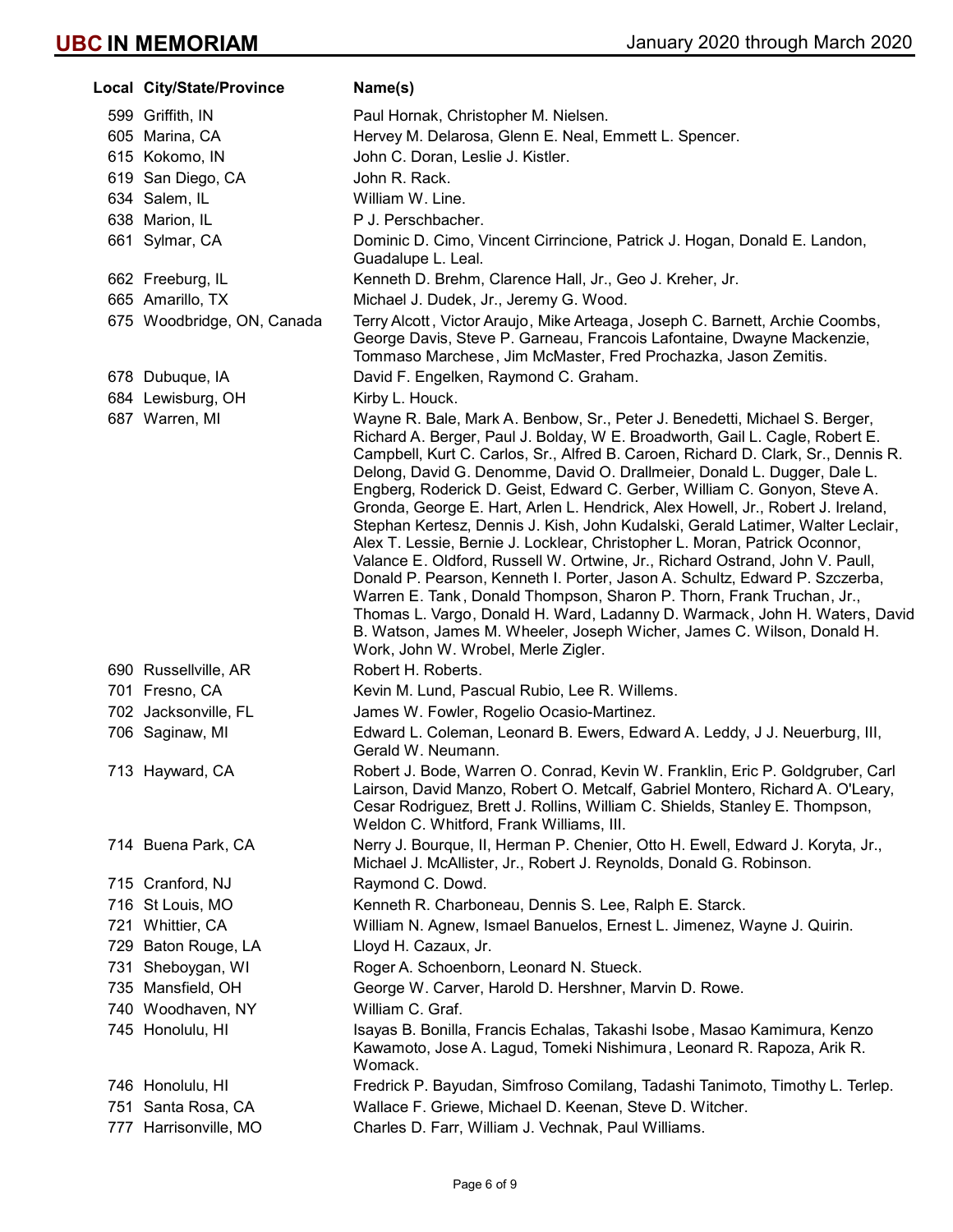| <b>Local City/State/Province</b> | Name(s)                                                                                                                                                                                                                                                                                                                                |
|----------------------------------|----------------------------------------------------------------------------------------------------------------------------------------------------------------------------------------------------------------------------------------------------------------------------------------------------------------------------------------|
| 785 Cambridge, ON, Canada        | Robert A. Bisch, John Smits.                                                                                                                                                                                                                                                                                                           |
| 790 Rock Falls, IL               | Jeffrey D. Sickles, David Wagenknecht.                                                                                                                                                                                                                                                                                                 |
| 792 Rockford, IL                 | Gary M. Ackerman, Lloyd L. Peck.                                                                                                                                                                                                                                                                                                       |
| 801 West Jordan, UT              | Fredrick J. Atkin, Jason E. Reno.                                                                                                                                                                                                                                                                                                      |
| 805 Camarillo, CA                | John N. Coelho, Jerry C. Davis, Jerrald E. Dostal, Robert E. Dube, John W.                                                                                                                                                                                                                                                             |
|                                  | Kimbrough, Clyde M. Lawrence, Gordon F. Mutter, Robt W. Peterson, III.                                                                                                                                                                                                                                                                 |
| 808 Idaho Falls, ID              | Donald I. Hutchinson, E J. Lucero, Jr., Roy J. Williamson.                                                                                                                                                                                                                                                                             |
| 909 Ontario, CA                  | Danny Bender, Fabian Chaidez, Jesus Reyes.                                                                                                                                                                                                                                                                                             |
| 926 New York, NY                 | Decourcey Austin, Albert Bacchus, Vincent Costa, Thomas J. Dunn, Frank<br>Evangelista, Roger P. Freeman, Robert Gonzalez, Slinger James, Raphael W.<br>John, Walter A. Lisi, Andrew P. Malerba, Peter P. Pennise, Milton A. Shelley,<br>Marvin Shorten, John Thorne, Rafael Zakota, Calvin Zuckerman.                                  |
| 930 Saint Augusta, MN            | Joshua P. Garceau.                                                                                                                                                                                                                                                                                                                     |
| 943 Tulsa, OK                    | Hipolito J. Perez.                                                                                                                                                                                                                                                                                                                     |
| 945 Jefferson City, MO           | Todd K. Hall.                                                                                                                                                                                                                                                                                                                          |
| 948 Sioux City, IA               | Edmund L. Kieler.                                                                                                                                                                                                                                                                                                                      |
| 951 Ontario, CA                  | Manuel Aguirre, Arthur L. Knott, Douglas Penrod, Raymond Serna.                                                                                                                                                                                                                                                                        |
| 955 Kaukauna, WI                 | Raymond D. Foelker, Earl H. Gauthier, Marlyn D. Merholtz.                                                                                                                                                                                                                                                                              |
| 971 Reno, NV                     | John F. Calloway, Herman R. Dewitt, Jr., Harold L. Langston, Daniel B.<br>Masterson, Todd J. Masterson, Grant J. Nelson, Siegfried E. Wagner.                                                                                                                                                                                          |
| 978 Springfield, MO              | Howard E. McDaniel, Jr., W F. Merritt, Gordon R. Nelson.                                                                                                                                                                                                                                                                               |
| 1000 Tampa, FL                   | William F. Tannehill.                                                                                                                                                                                                                                                                                                                  |
| 1004 Lansing, MI                 | Frank N. Denning, Robert H. McLellan, Jr., Robert D. Taylor.                                                                                                                                                                                                                                                                           |
| 1005 Merrillville, IN            | William C. Lueder, J C. Stanley, Ann M. Starzynski, James N. Vickers.                                                                                                                                                                                                                                                                  |
| 1007 St. Catharines, ON, Canada  | Keith O. Wilkins.                                                                                                                                                                                                                                                                                                                      |
| 1016 Muncie, IN                  | Ted N. Arnold, Herbert B. Huffman, William D. Painter.                                                                                                                                                                                                                                                                                 |
| 1021 Saskatoon, SK, Canada       | Anthony Scott.                                                                                                                                                                                                                                                                                                                         |
| 1027 Lisle, IL                   | Thomas G. Behm, Pietro G. Galbo, S Grozdanovic, Frank S. Librera, Lubisa<br>Micovic, Kelly M. Odonoghue, Thomas G. Peters, Frank Ritter, William E. Rook,<br>George J. Sipiera, James W. Smith, Gordon C. Teufel.                                                                                                                      |
| 1030 Woodbridge, ON, Canada      | Joaquim L. Goncalves.                                                                                                                                                                                                                                                                                                                  |
| 1045 Warren, MI                  | Paul P. Boyer, Leonard E. Chartier, Terry L. Goodnough, Constantin T. Tanase,<br>Tony Vitale.                                                                                                                                                                                                                                          |
| 1056 Kaukauna, WI                | John C. Findlay, Charles J. McMullen, Thomas W. Murphy, David L. Riley.                                                                                                                                                                                                                                                                |
| 1074 Eau Claire, WI              | James H. Berrens, Bruce R. Brecht, Glenn F. Campbell, John C. Holman, Gerald<br>M. Johnson, Carl L. Sulik, Gerald M. Verdegan.                                                                                                                                                                                                         |
| 1076 Greenwood, IN               | Fredrick D. Aubrey, Sr., Shane M. Copeland, Mark A. Craig, Robert C. Deweese,<br>Frank A. Durham, Donald E. Gervais, Gary R. Goocher, Charles E. Grider, Scott<br>A. Hestand, John L. Hopewell, Russell Maranto, Carl R. Robinson, Brandon G.<br>Rowe, Kenneth W. Russell, John T. Williams.                                           |
| 1090 North Canton, OH            | Ronald L. Ackerman, Gerald L. Deel, Larry L. Dever, Thomas M. Dougherty,<br>Michael L. Gentry, French D. Hunt, Anthony D. Imhoff, John F. Kielmar, Fred W.<br>Kuhnheun, Thomas M. Parsons, David F. Pickens, Daniel L. Pittson, Robert G.<br>Quellos, Jimmy A. Scott, Richard M. Stickles, Thomas L. Thornton, Lawrence M.<br>Vancamp. |
| 1091 Bismarck, ND                | Hugh J. Gustafson.                                                                                                                                                                                                                                                                                                                     |
| 1098 Baton Rouge, LA             | Roy V. Broussard, James C. Freeman, Hollis E. Gill.                                                                                                                                                                                                                                                                                    |
| 1102 Warren, MI                  | Donald E. Coleman, Charles E. Perry, Matthew P. Worzella.                                                                                                                                                                                                                                                                              |
| 1109 Visalia, CA                 | John F. Warholm.                                                                                                                                                                                                                                                                                                                       |
| 1121 Framingham, MA              | Michael S. Moore, Peter L. Morin.                                                                                                                                                                                                                                                                                                      |
| 1143 LaCrosse, WI                | Lloyd R. Erickson.                                                                                                                                                                                                                                                                                                                     |
| 1146 Green Bay, WI               | Harold J. Beyer, Fredrick Kettenacker, Earl Schmit, Fredrick A. Steppke, Jr.                                                                                                                                                                                                                                                           |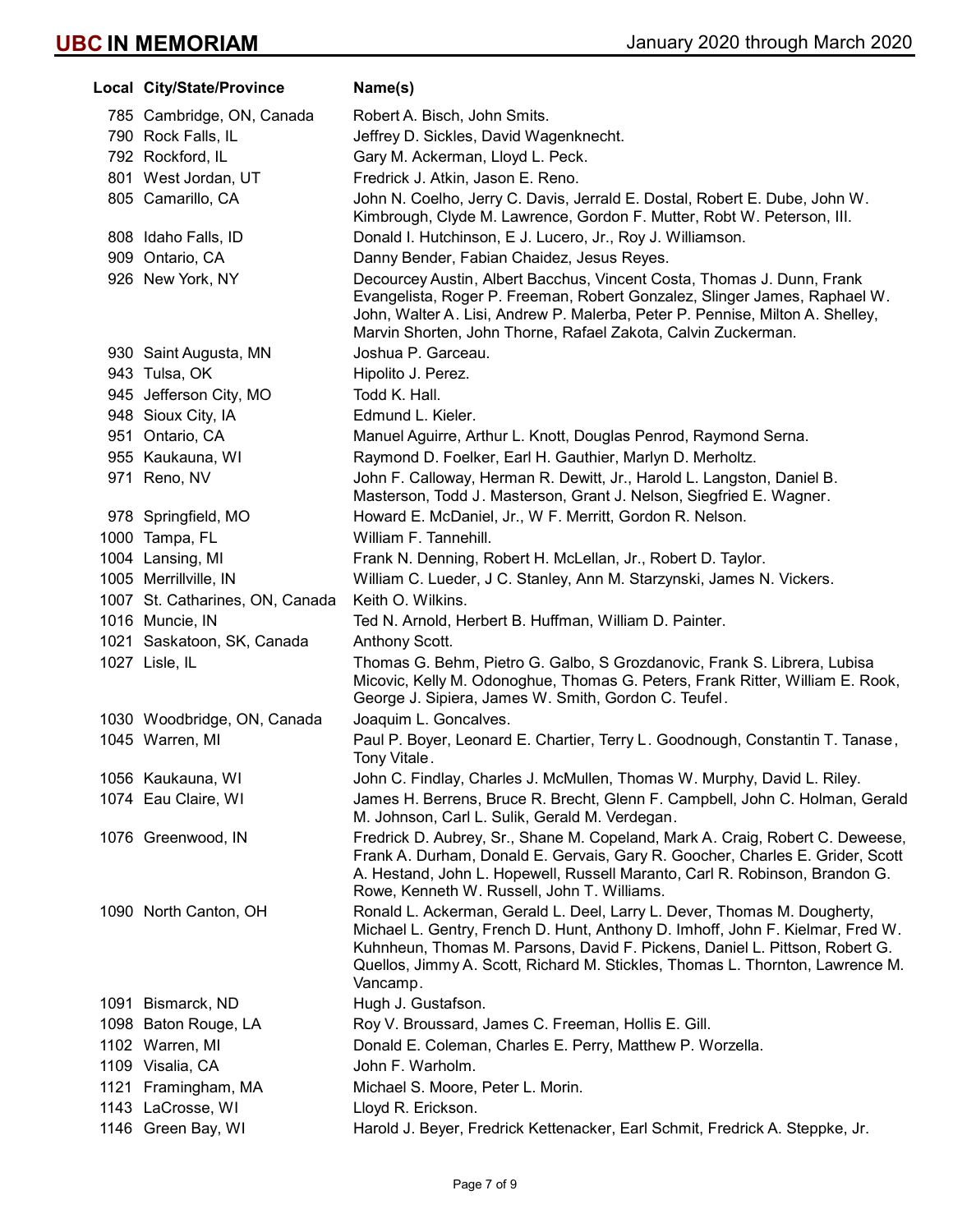|      | Local City/State/Province    | Name(s)                                                                                                                                                                                                                                                                                                             |
|------|------------------------------|---------------------------------------------------------------------------------------------------------------------------------------------------------------------------------------------------------------------------------------------------------------------------------------------------------------------|
|      | 1151 Thunder Bay, ON, Canada | Gerald M. Gustafson.                                                                                                                                                                                                                                                                                                |
|      | 1155 Columbus, IN            | Joseph L. Carmer, Arlis L. Clements.                                                                                                                                                                                                                                                                                |
|      | 1163 Syracuse, NY            | Stephen P. Lauzon, Joseph M. Penkin, Daniel M. Simone.                                                                                                                                                                                                                                                              |
|      | 1178 Stellarton, NS, Canada  | Charles G. Currie.                                                                                                                                                                                                                                                                                                  |
|      | 1185 Lisle, IL               | Ricardo J. Castro, Leonard F. Edenburn, Marshall Lira, Dennis Martinec, Paul V.<br>Massey, Thomas J. McCarthy, Michael Spangler, Robert L. Stanford.                                                                                                                                                                |
|      | 1192 Birmingham, AL          | Billy R. Johnson.                                                                                                                                                                                                                                                                                                   |
|      | 1209 Florence, AL            | Gerald W. Barrett, William C. Snoddy.                                                                                                                                                                                                                                                                               |
|      | 1234 Warren, MI              | Mark P. Sanford, Kevin M. Schulcz.                                                                                                                                                                                                                                                                                  |
|      | 1243 Fairbanks, AK           | Raymond Moran, Michael J. Ward.                                                                                                                                                                                                                                                                                     |
|      | 1256 Sarnia, ON, Canada      | Roy Jude.                                                                                                                                                                                                                                                                                                           |
|      | 1260 Iowa City, IA           | George A. Anderson, Charles E. Roberts.                                                                                                                                                                                                                                                                             |
|      | 1263 Kennesaw, GA            | Thomas E. Brannon, III.                                                                                                                                                                                                                                                                                             |
|      | 1266 Austin, TX              | Charles R. Johnson, Jr.                                                                                                                                                                                                                                                                                             |
|      | 1281 Anchorage, AK           | Hyman Garcia, Patrick C. Johnson, C. D. LaCasse, Terry J. Moran.                                                                                                                                                                                                                                                    |
|      | 1310 St Louis, MO            | Nick Bruneau, Clifford Burnett, David W. Keay, Daniel M. Scott, Neil M. Staed.                                                                                                                                                                                                                                      |
|      | 1319 Albuquerque, NM         | Jennifer K. Black, George Capito, Daniel Gonzalez, Daniel M. Martinez, Merejildo<br>Ortiz, Roland A. Roan, Dallas D. Witt, Haskel E. Wright.                                                                                                                                                                        |
|      | 1325 Edmonton, AB, Canada    | Will S. Cahoon, Stephen B. Gillis, August Kolb, Guido VanImschoot.                                                                                                                                                                                                                                                  |
|      | 1382 Rochester, MN           | John L. Schwanke.                                                                                                                                                                                                                                                                                                   |
|      | 1386 Hanwell, NB, Canada     | Louis Gagnon, Cecil L. Richardson.                                                                                                                                                                                                                                                                                  |
|      | 1410 Kingston, ON, Canada    | Henry L. Barink.                                                                                                                                                                                                                                                                                                    |
|      | 1421 Arlington, TX           | George A. Cuba.                                                                                                                                                                                                                                                                                                     |
|      | 1425 Sudbury, ON, Canada     | Andre Lemyre.                                                                                                                                                                                                                                                                                                       |
|      | 1443 Winnipeg, MB, Canada    | Faron McIvor, Bill Patterson.                                                                                                                                                                                                                                                                                       |
|      | 1445 Topeka, KS              | Jimmy D. Gast.                                                                                                                                                                                                                                                                                                      |
|      | 1485 Merrillville, IN        | James R. Charlson.                                                                                                                                                                                                                                                                                                  |
|      | 1510 Escanaba, MI            | Gene A. Oneill.                                                                                                                                                                                                                                                                                                     |
|      | 1529 Kansas City, MO         | Donald L. Carroll, David M. Dowdell, Samuel D. Ellis, Roger L. Heckman, Edward<br>L. Meeks, Duane L. Plummer, Mike E. Slaven, Sr.                                                                                                                                                                                   |
|      | 1554 Hermitage, TN           | Scott M. Gilmore, Bruce W. Hatmaker, Edwin T. Miller, David J. Prater.                                                                                                                                                                                                                                              |
|      | 1556 New York, NY            | Thomas Anderson, Bruce E. Anketell, Angelo Dinorcio, James R. Given, Kenneth<br>M. Langeland, Theresa A. Lasalla, Charles E. Ludrosky, James V. Lynch, Martin<br>J. Mcauliffe, Louis J. Muro, William C. Penn, Edwin A. Reid, Herbert Reineke,<br>Jack Sattler, Tyler C. Stratton, Patsy Valentino, Silvio Zucatti. |
|      | 1588 Sydney, NS, Canada      | James B. Campbell, Raymond C. Dowling, Bernard J. McCarthy, Alexander H.<br>Wilson.                                                                                                                                                                                                                                 |
|      | 1592 Sarnia, ON, Canada      | William J. Ellis, Aldren D. Judson.                                                                                                                                                                                                                                                                                 |
|      | 1596 St Louis, MO            | Boleslaw B. Bach, John E. Hilliard, Nathan T. Holloman, Edward J. Irvin, Donald<br>W. Parks, B H. Stufflebean.                                                                                                                                                                                                      |
|      | 1598 Victoria, BC, Canada    | Franco Flora, Anton Lamprecht, Vincent A. Sullivan.                                                                                                                                                                                                                                                                 |
|      | 1599 Redding, CA             | Jack L. Clark, Jr., Gary E. Johnson.                                                                                                                                                                                                                                                                                |
|      | 1607 Whittier, CA            | Benjamin A. Bidwell, John P. Dunn, Jr., Kent D. Gladden, Scott Morrison, Henry<br>O. Omland, Pitor Schepkin, Robert P. Wohlgemuth.                                                                                                                                                                                  |
|      | 1650 Lexington, KY           | Matthew S. Reed.                                                                                                                                                                                                                                                                                                    |
| 1669 | Thunder Bay, ON, Canada      | Aimo Vastamaki.                                                                                                                                                                                                                                                                                                     |
|      | 1693 Lisle, IL               | Wesley R. Bantz, James O. Cornell, Richard E. Ellstrom, Wayne L. Maksymiak.                                                                                                                                                                                                                                         |
|      | 1733 Marshfield, WI          | Allan M. Wolf.                                                                                                                                                                                                                                                                                                      |
|      | 1789 South Lake Tahoe, CA    | Edward C. Bernia.                                                                                                                                                                                                                                                                                                   |
|      | 1809 Oakland Park, FL        | Rudolph Barta, Harold L. Edwards, Arthur Eule, Albert V. Jacobs, John E. Kerr,<br>Paul C. Luge, John L. McKillip, Benjamin F. Moreno, John K. Parnell, Jr., Duane                                                                                                                                                   |